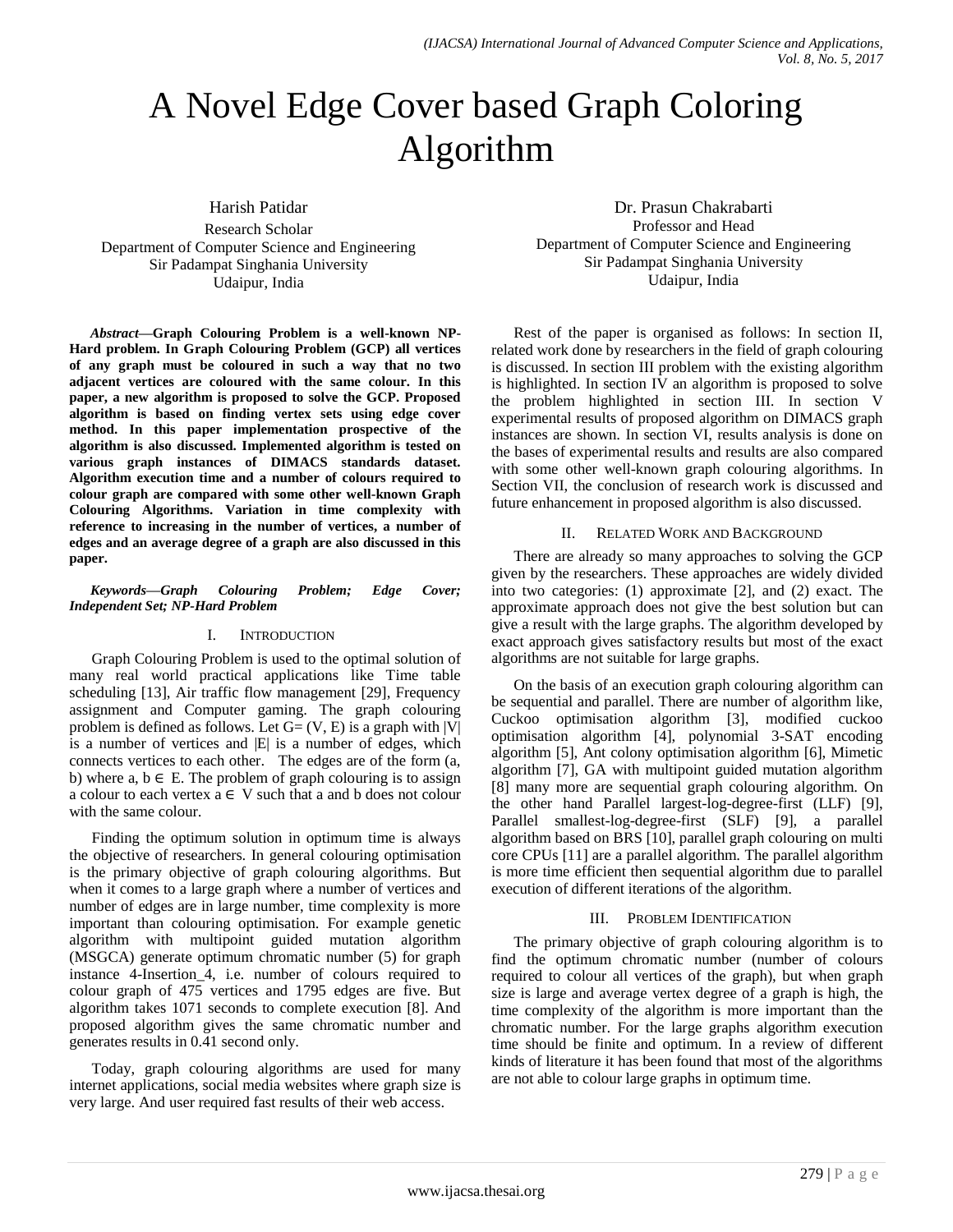#### IV. PROPOSED ALGORITHM

In this paper, edges cover based graph colouring algorithm is proposed. This proposed algorithm full fill the need of optimum time complexity for large graphs. This algorithm is based on finding an independent set (not a single connecting edge between vertices) of vertices using edges cover technique. The algorithm is able to give results for all kinds of graph instances successfully. Execution time is also optimum for large graphs.

## *A. Edges Cover Technique*

Edge cover technique is a selection of vertices of any graph in such a manner that all edges of the graph will be covered. The remaining vertices set is called independent set. There should be minimum vertices in edge cover vertices set, to get maximum independent set.

$$
V_{(EC)} + V_{(I)} = V \tag{1}
$$

where,

 $V_{(EC)}$  is set of Edge cover vertices.  $V_{\text{II}}$  is set of Independent vertices in the graph. V is set of all vertices of the graph.

## *B. Edge Cover Graph Coloring Algorithm*

Proposed Edges cover graph colouring algorithm works in an iterative manner. Each iteration gives a single set of vertices. This set contains vertices independent to each other, so that each vertex of the set can assign a single colour. The behaviour of iteration depends on a number of sets. For the large graph it is difficult to predict a number of sets. Figure 1 shows algorithm flow and different iterations.

Proposed algorithm takes the graph instance as input in the form of adjacency edge list. The algorithm generates a certain number of vertices sets as an output each set of vertices can be coloured with the same colour.

## *C. Complexity Analysis of Algorithm*

Proposed graph colouring algorithm is NP-hard in nature. So it is hard to determine the complexity hypothetically. The complexity of algorithm depends on a number of independent sets. A number of independent sets are unpredictable. Proposed algorithm works on iterations. All iterations have three parts where maximum execution time is required.

First: when the degree of vertices is calculated. Equation (2) shows the complexity of calculating the degree of vertices in determining the single independent set.

$$
|Nv|^*|Ne| \tag{2}
$$

where,

Nv is a number of vertices in vertex set.

Ne is a number of edges in edge set.

At the end of algorithm execution if algorithm generates total k independent sets then the total complexity of calculating the degree of all vertices in all iterations is shown in equation (3).

$$
\sum_{i=1}^{k} (|\text{Nvi}|^*|\text{Nei}|) \tag{3}
$$

where,

Nvi is a number of vertices in vertex set while finding ith independent set.

Nei is Number of edges in edge set while finding ith independent set.

k is a number of independent sets



Fig. 1. Flow chart of algoritm

Second, time complexity in finding maximum degree vertices is shown by equation (4).

$$
\sum_{i=1}^{k} (|Vi|^{*}(|Vi|+1))/2 \tag{4}
$$

where,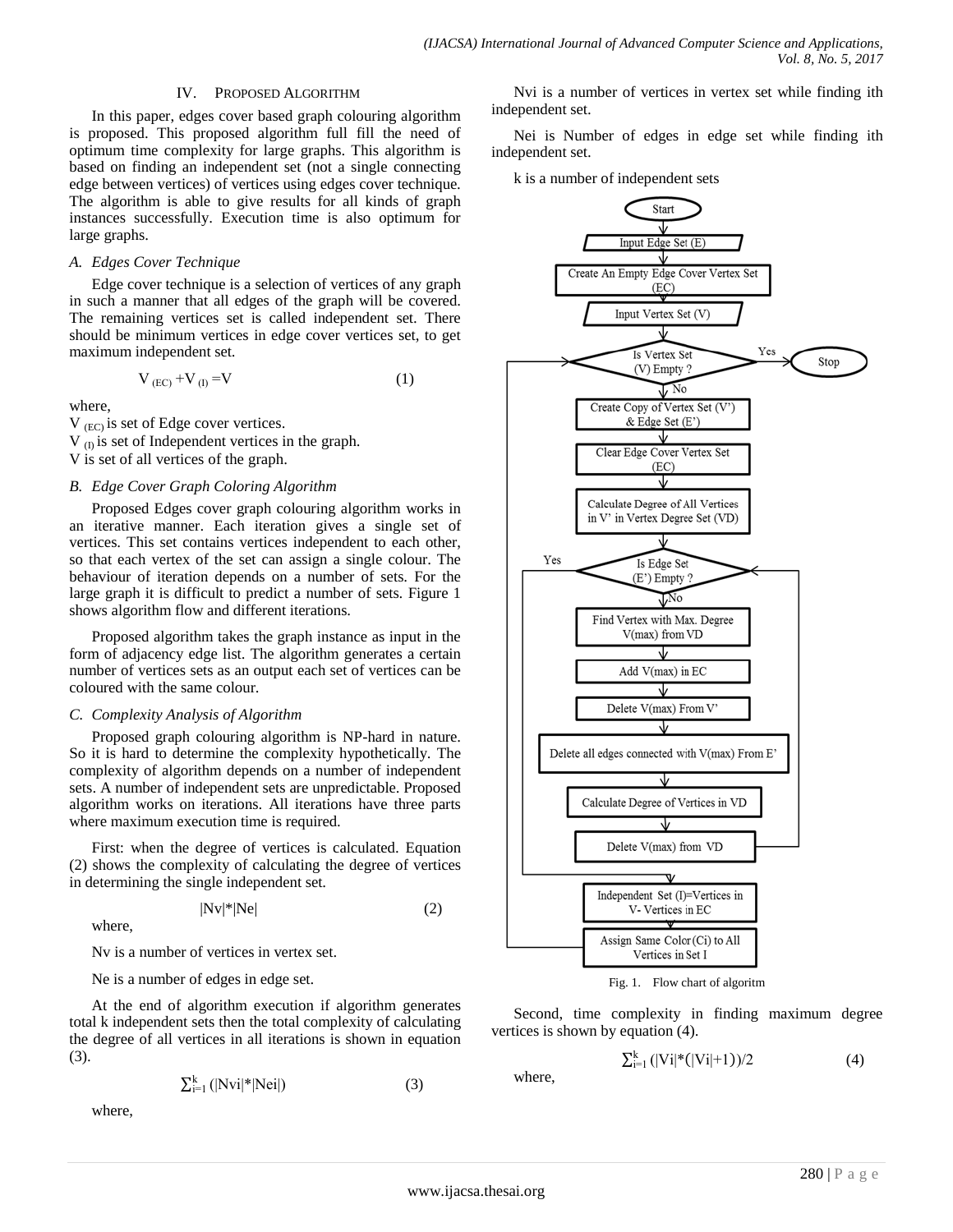Vi is a number of vertices in vertex set while finding ith independent set.

k is Number of independent sets.

And third is when edge set required editing. Complexity to update edge set in all iteration of the algorithm can be evaluated by equation (5).

$$
\sum_{i=1}^{k} (|\text{Vec } i| | \text{Degree}(\text{Vmax}) | \text{|} |\text{Eec}|)
$$
  
(5)

where,

Veci is a number of vertices in edge cover set while finding ith independent set.

Degree(Vmax) is a degree of maximum degree vertex.

Eec is a number of edges connected to vertices available in edge cover set.

### V. EXPERIMANTAL RESULTS

To evaluate the proposed algorithm DIMACS graph instances are used. DIMACS instances of graphs are introduced by scientists for graph colouring problem. Most of the graph colouring algorithms are tested on DIMACS graph instances. Some graphs of DIMACS are generated randomly by computer programs and some of them are results of real world applications.

Proposed algorithm is implemented in JAVA Programming language (jdk1.8.0\_74). Eclipse JUNA Editor is used to write the program. Operating system Windows Server 2012 Standard 64-bit is used. Intel Pentium Dual CPU G640 @2.80Ghz with 2 GB RAM is used for implementation and result evaluation.

In this section of paper, test results on DIMACS graph instances are shown. Test results are shown in the tabular form. Each table contains graph Instance name, Number of vertices (V) in the graph, Number of edges connected to vertices (E), Number of coloured required to colour graph (K) which is generated by an algorithm, and Time (in Seconds) taken by the algorithm to execute.

## *A. DSJC Series Graphs Results*

Table 1 shows the DSJC series of instances results. They are random graphs used in the paper by David S. Johnson.

TABLE I. DSJC GRAPHS TEST RESULTS

| <b>Instance</b>  | Vertices (V) |        | Edges $(E)$ Colours $(K)$ | Time (s) |
|------------------|--------------|--------|---------------------------|----------|
| <b>DSJC125.1</b> | 125          | 736    |                           | 0.125    |
| <b>DSJC125.5</b> | 125          | 3891   | 25                        | 0.797    |
| <b>DSJC125.9</b> | 125          | 6961   | 56                        | 1.739    |
| <b>DSJC250.1</b> | 250          | 3218   | 12                        | 0.673    |
| <b>DSJC250.5</b> | 250          | 15668  | 42                        | 3.578    |
| <b>DSJC250.9</b> | 250          | 27897  | 94                        | 13.932   |
| <b>DSJC500.1</b> | 500          | 12458  | 19                        | 2.328    |
| <b>DSJC500.5</b> | 500          | 62624  | 73                        | 41.642   |
| <b>DSJC500.9</b> | 500          | 224874 | 168                       | 209.882  |

## *B. DSJRx Graphs Results*

DSJRx graph instances are geometric random graphs with x nodes randomly distributed in the unit square. These graphs are used in a paper by David S. Johnson. Table 2 shows the proposed algorithm results.

TABLE II. DSJRX GRAPHS TEST RESULTS

| Instance         | Vertices $(V)$ Edges $(E)$ |        | <b>Colours</b><br>(K) | Time (s) |
|------------------|----------------------------|--------|-----------------------|----------|
| <b>DSJR500.1</b> | 500                        | 3555   | 15                    | 1.265    |
| DSJR500.1c       | 500                        | 121275 | 103                   | 599.203  |
| <b>DSJR500.5</b> | 500                        | 58862  | 197                   | 493.005  |

## *C. Myciel Graphs Results*

Myciel graphs are based on the Mycielski transformation and they are triangle free graphs. Table 3 show the results of myciel graphs on proposed algorithm.

TABLE III. MYCIEL GRAPHS TEST RESULTS

| <b>Instance</b>     | Vertices $(V)$ Edges $(E)$ |      | <b>Colours</b><br>(K) | Time (s) |
|---------------------|----------------------------|------|-----------------------|----------|
| myciel3             |                            | 20   |                       | 0.016    |
| myciel4             | 23                         |      |                       | 0.031    |
| myciel <sub>5</sub> | 47                         | 236  | n                     | 0.094    |
| myciel6             | 95                         | 755  |                       | 0.188    |
| myciel7             | 191                        | 2360 | 10                    | 0.422    |

# *D. k-Insertion graphs and Full Insertion graphs results*

k-insertion graphs and full insertion graphs are also tested on proposed algorithm. These graphs are a generalisation of myciel graphs with inserted nodes to increase graph size but not density. These instances are created by M. Caramia and P. Dell'Olmo. Table 4 shows the results of k-insertion graphs and full insertion graphs.

TABLE IV. K-INSERTION AND FULL INSERTION GRAPHS TEST RESULTS

| <b>Instance</b> | Vertices $(V)$ Edges $(E)$ |       | Colors $(K)$            | Time (s) |
|-----------------|----------------------------|-------|-------------------------|----------|
| 1-FullIns_3     | 30                         | 100   | $\overline{\mathbf{4}}$ | 0.032    |
| 1-FullIns_4     | 93                         | 593   | 5                       | 0.14     |
| 1-FullIns 5     | 282                        | 3247  | 6                       | 0.469    |
| 1-Insertions_4  | 67                         | 232   | 5                       | 0.063    |
| 1-Insertions 5  | 202                        | 1227  | 6                       | 0.219    |
| 1-Insertions_6  | 607                        | 6337  | $\overline{7}$          | 0.953    |
| 2-FullIns 3     | 52                         | 201   | 5                       | 0.078    |
| 2-FullIns_4     | 212                        | 1621  | 6                       | 0.252    |
| 2-FullIns 5     | 852                        | 12201 | 8                       | 1.484    |
| 2-Insertions_3  | 37                         | 72    | $\overline{\mathbf{4}}$ | 0.016    |
| 2-Insertions_4  | 149                        | 541   | 5                       | 0.161    |
| 2-Insertions_5  | 597                        | 3936  | 8                       | 0.75     |
| 3-FullIns 3     | 80                         | 346   | 6                       | 0.078    |
| 3-FullIns_4     | 405                        | 3524  | 8                       | 0.594    |
| 3-FullIns_5     | 2030                       | 33751 | 9                       | 6.789    |
| 3-Insertions_3  | 56                         | 110   | $\overline{4}$          | 0.031    |
| 3-Insertions 4  | 281                        | 1046  | 5                       | 0.219    |
| 3-Insertions 5  | 1406                       | 9695  | $\overline{7}$          | 1.858    |
| 4-FullIns_3     | 114                        | 541   | 8                       | 0.187    |
| 4-FullIns 4     | 690                        | 6650  | 9                       | 0.985    |
| 4-FullIns 5     | 4146                       | 77305 | 10                      | 33.566   |
| 4-Insertions_3  | 79                         | 156   | $\overline{4}$          | 0.078    |
| 4-Insertions 4  | 475                        | 1795  | 5                       | 0.406    |
| 5-FullIns_3     | 154                        | 792   | 8                       | 0.188    |
| 5-FullIns 4     | 1085                       | 11395 | 10                      | 1.422    |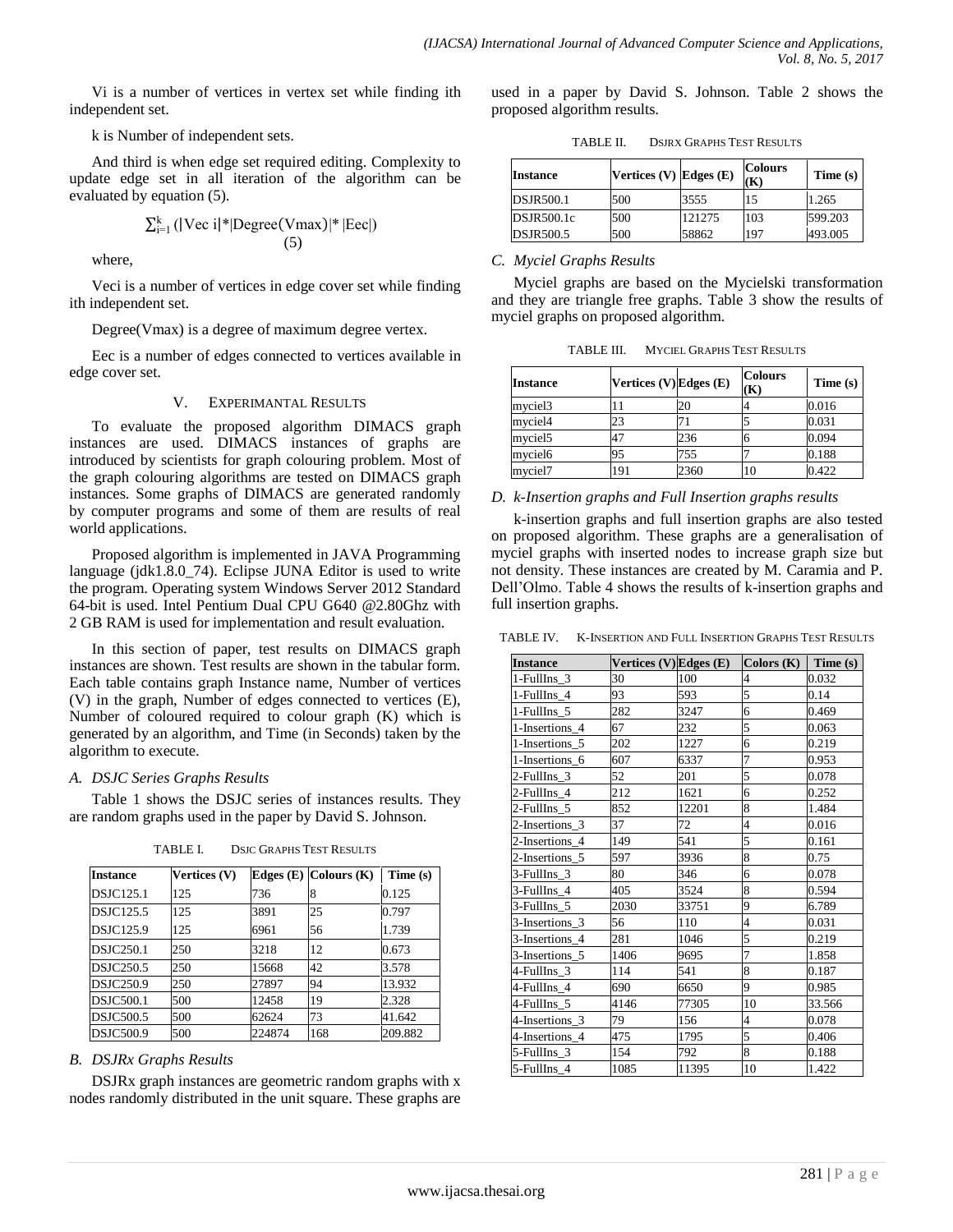### *E. Matrix Partitioning Problem Graphs Results*

These graphs are generated by Matrix partitioning problem. Graphs from a matrix partitioning problem in the segmented columns approach to determine sparse Jacobian matrices. Table 5 shows the results of proposed algorithm on these graphs.

TABLE V. MATRIX PARTITIONING PROBLEM GRAPHS TEST RESULTS

| <b>Instance</b> | Vertices (V) | Edges $(E)$ | <b>Colours</b><br>(K) | Time (s) |
|-----------------|--------------|-------------|-----------------------|----------|
| lash331GPIA     | 662          | 4185        |                       | 0.953    |
| ash608GPIA      | 1216         | 7844        |                       | .797     |
| ash958GPIA      | 1916         | 12506       | 6                     | 3.25     |

### *F. Register Allocation Problem Graphs Results*

Proposed algorithm is also tested on graph instances generated by register allocation problem. Table 6 shows the results of register allocation problem generated graphs.

TABLE VI. REGISTER ALLOCATION PROBLEM GRAPHS TEST RESULTS

|                 | Vertices (V) | Edges (E) | $\mathbf{Colours}\left(\mathbf{K}\right)$ | Time (s) |
|-----------------|--------------|-----------|-------------------------------------------|----------|
| <b>Instance</b> |              |           |                                           |          |
| fpsol2.i.1      | 496          | 11654     | 65                                        | 1.954    |
| fpsol2.i.2      | 451          | 8691      | 31                                        | 1.328    |
| fpsol2.i.3      | 425          | 8688      | 31                                        | 1.297    |
| inithx.i.1      | 864          | 18707     | 54                                        | 2.969    |
| inithx.i.2      | 645          | 13979     | 31                                        | 2.062    |
| inithx.i.3      | 621          | 13969     | 31                                        | 1.944    |
| mulsol.i.1      | 197          | 3925      | 49                                        | 0.848    |
| mulsol.i.2      | 188          | 3885      | 31                                        | 0.624    |
| mulsol.i.3      | 184          | 3916      | 31                                        | 0.578    |
| mulsol.i.4      | 185          | 3946      | 31                                        | 0.592    |
| mulsol.i.5      | 186          | 3973      | 31                                        | 0.577    |
| zeroin.i.1      | 211          | 4100      | 51                                        | 0.902    |
| zeroin.i.2      | 211          | 3541      | 32                                        | 0.562    |
| zeroin.i.3      | 206          | 3540      | 32                                        | 0.526    |

## *G. Latin Square Problem Graphs Results*

The problem corresponds to assigning colours to the cells of an empty matrix such that there is no repetition of colours in each row/column of the matrix is called Latin Square Problem. Some graphs are generated by Latin square problem are also used to test the proposed algorithm. Table 7 shows the results of graphs generated by Latin square problem.

TABLE VII. LATIN SQUARE PROBLEM GRAPHS TEST RESULTS

| <b>Instance</b> | Vertices (V) | Edges $(E)$ | Colours $(K)$ | Time (s) |
|-----------------|--------------|-------------|---------------|----------|
| qg.order100     | 10000        | 990000      | 128           | 20540.5  |
| qg.order30      | 900          | 26100       | 40            | 17.441   |
| qg.order40      | 1600         | 62400       | 60            | 96.171   |
| qg.order60      | 3600         | 212400      | 82            | 978.151  |
| latin square 10 | 900          | 307350      | 152           | 1095.71  |

## *H. Leighton Graphs Results*

Leighton graphs are generated by Leighton's graph covering theorem (Two finite graphs which have a common covering have a common finite covering). Leighton graphs results on proposed algorithm are shown in Table 8.

TABLE VIII. LEIGHTON GRAPHS TEST RESULTS

| <b>Instance</b> | Vertices (V) | Edges $(E)$ | <b>Colours</b><br>(K) | Time (s) |
|-----------------|--------------|-------------|-----------------------|----------|
| le450_15a       | 450          | 8168        | 23                    | 1.817    |
| le450_15b       | 450          | 8169        | 23                    | 1.736    |
| le450_15c       | 450          | 16680       | 33                    | 3.69     |
| le450 15d       | 450          | 16750       | 34                    | 3.789    |
| le450 25a       | 450          | 8260        | 33                    | 1.907    |
| le450_25b       | 450          | 8263        | 30                    | 2        |
| le450 25c       | 450          | 17343       | 39                    | 4.063    |
| le450 25d       | 450          | 17425       | 40                    | 4.598    |
| le450 5a        | 450          | 5714        | 11                    | 1.11     |
| le450 5b        | 450          | 5734        | 13                    | 1.188    |
| le450_5c        | 450          | 9803        | 9                     | 1.143    |
| le450_5d        | 450          | 9757        | 8                     | 1.266    |

## *I. Miles Graphs Results*

In miles graphs nodes are placed in space with two nodes connected if they are close enough. The nodes represent a set of United States cities. Proposed algorithm test results are shown in Table 9.

TABLE IX. MILES GRAPHS TEST RESULT

| <b>Instance</b> | Vertices (V) | Edges $(E)$ | <b>Colours</b><br>$(\mathbf{K})$ | Time (s) |
|-----------------|--------------|-------------|----------------------------------|----------|
| miles1000       | 128          | 6432        | 51                               | 1.406    |
| miles1500       | 128          | 10396       | 81                               | 2.588    |
| miles250        | 128          | 774         | 10                               | 0.18     |
| miles500        | 128          | 2340        | 26                               | 0.422    |
| miles750        | 128          | 4226        | 39                               | 0.953    |

## *J. Queen Graphs Results*

A queen graph is a graph on n^2 nodes, each corresponding to a square of the board. Two nodes are connected by an edge if the corresponding squares are in the same row, column, or diagonal. 13 different instances of queen problem are tested on proposed algorithm. The test result is shown in Table 10.

TABLE X. QUEEN PROBLEM GRAPHS TEST RESULTS

| Instance            | Vertices (V) | Edges $(E)$ | <b>Colours</b><br>(K) | Time (s) |
|---------------------|--------------|-------------|-----------------------|----------|
| queen $10$ 10       | 100          | 2940        | 17                    | 0.437    |
| queen11 11          | 121          | 3960        | 18                    | 0.703    |
| queen $12 \quad 12$ | 144          | 5192        | 19                    | 0.859    |
| queen $13$ $13$     | 169          | 6656        | 20                    | 1.046    |
| queen $14$ $14$     | 196          | 8372        | 21                    | 1.375    |
| queen $15\_15$      | 225          | 10360       | 25                    | 1.86     |
| queen $16$ $16$     | 256          | 12640       | 27                    | 2.221    |
| queen $5\_5$        | 25           | 320         |                       | 0.094    |
| queen6 6            | 36           | 580         | 10                    | 0.125    |
| queen7 7            | 49           | 952         | 12                    | 0.203    |
| queen8 12           | 96           | 2736        | 15                    | 0.468    |

*K. School Scheduling Graphs Results*

School scheduling graphs are generated for scheduling the classes of school. Test results are shown in Table 11.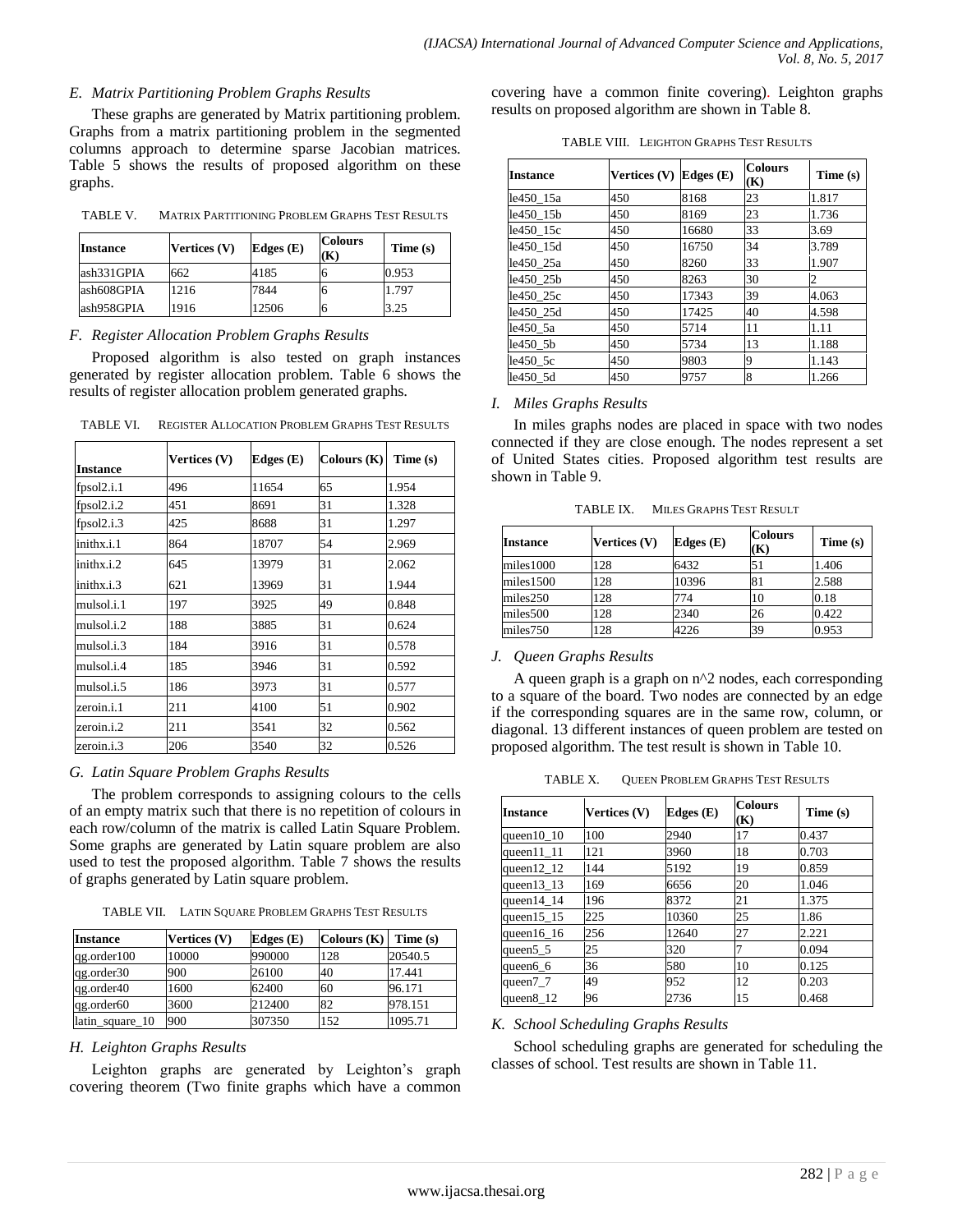| TABLE XII. | SCHOOL SCHEDULING GRAPHS TEST RESULTS |
|------------|---------------------------------------|
|            |                                       |

| <b>Instance</b> | Vertices $(V)$ Edges $(E)$ |       | <b>Colours</b><br>(K) | Time (s) |
|-----------------|----------------------------|-------|-----------------------|----------|
| school1         | 385                        | 19095 | 43                    | 4.682    |
| school1 nsh     | 352                        | 14612 | 40                    | 2.924    |

*L. Large Random Graph Result*

Proposed algorithm is also tested on a random graph. This graph has 2000 vertices and 999836 edges. Table 12 shows the number of coloured and execution time of proposed algorithm.

TABLE XIII. RANDOME LARAGE GRAPHS TEST RESULTS

| <b>Instance</b>     | <b>Vertices (V) Edges</b> $(E)$ |        | <b>Colours</b><br>(K) | Time (s) |
|---------------------|---------------------------------|--------|-----------------------|----------|
| C <sub>2000.5</sub> | 2000                            | 999836 | 239                   | 19091.7  |

*M. Quasi-random coloring problem generated graphs results*

Graph generated by Quasi-random colouring problem test results are shown in Table 13.

| TABLE XIV. QUASI-RANDOM COLORING PROBLEM GRAPHS TEST RESULTS |
|--------------------------------------------------------------|
|                                                              |

| <b>Instance</b>     | Vertices $(V)$ Edges $(E)$ |        |     | Colours $(K)$ Time $(s)$ |  |
|---------------------|----------------------------|--------|-----|--------------------------|--|
| flat1000_50_0 1000  |                            | 245000 | 125 | 698.714                  |  |
| flat1000_60_0 1000  |                            | 245830 | 125 | 697.875                  |  |
| flat1000_76_0  1000 |                            | 246708 | 128 | 642.514                  |  |
| flat300_28_0        | 300                        | 21695  | 45  | 5.954                    |  |
| $R50$ <sup>1g</sup> | 50                         | 108    | 5   | 0.047                    |  |
| $R50_1gb$           | 50                         | 108    | 5   | 0.047                    |  |
| $R50$ _5g           | 50                         | 612    | 15  | 0.093                    |  |
| $R50$ _5gb          | 50                         | 612    | 15  | 0.124                    |  |
| $R50_9g$            | 50                         | 1092   | 25  | 0.265                    |  |
| R50_9gb             | 50                         | 1092   | 25  | 0.251                    |  |
| $R75$ <sup>1g</sup> | 70                         | 251    | 6   | 0.063                    |  |
| $R75$ _1gb          | 70                         | 251    | 6   | 0.078                    |  |
| $R75-5g$            | 75                         | 1407   | 16  | 0.234                    |  |
| R75_5gb             | 75                         | 1407   | 16  | 0.281                    |  |
| $R75-9g$            | 75                         | 2513   | 39  | 0.577                    |  |
| R75_9gb             | 75                         | 2513   | 39  | 0.593                    |  |

*N. Geometric Random Graphs Results*

Geometric random graphs test result on proposed algorithm is shown in Table 14.

TABLE XV. GEOMETRIC RANDOM GRAPHS TEST RESULTS

| <b>Instance</b> | Vertices (V) Edges (E) |        | <b>Colours</b><br>(K) | Time (s) |
|-----------------|------------------------|--------|-----------------------|----------|
| r1000.1c        | 1000                   | 485090 | 124                   | 1220.47  |
| r1000.5         | 1000                   | 238267 | 411                   | 2035.23  |
| r250.5          | 250                    | 14849  | 101                   | 7.327    |

## *O. Geometric Graph with Bandwidth and Node Weights Graphs Results*

In these graph instances bandwidth of each edge and weights of nodes are given. Proposed algorithm tested by ignoring edges bandwidth and nodes weight. Results of geometric graphs are shown in Table 15.

TABLE XVI. GEOMETRIC GRAPHS WITH BANDWIDTH AND NODE WEIGHT TEST RESULTS

| <b>Instance</b> | Vertices (V) | Edges $(E)$ | <b>Colours</b><br>(K) | Time (s) |
|-----------------|--------------|-------------|-----------------------|----------|
| GEOM100         | 100          | 647         | 10                    | 0.14     |
| GEOM100a        | 100          | 1092        | 16                    | 0.219    |
| GEOM100b        | 100          | 1150        | 20                    | 0.234    |
| GEOM110         | 110          | 748         | 11                    | 0.171    |
| GEOM110a        | 110          | 1317        | 19                    | 0.234    |
| GEOM110b        | 110          | 1366        | 21                    | 0.281    |
| GEOM120         | 120          | 893         | 11                    | 0.187    |
| GEOM120a        | 120          | 1554        | 21                    | 0.312    |
| GEOM120b        | 120          | 1611        | 23                    | 0.328    |
| GEOM20          | 20           | 40          | 5                     | 0.016    |
| GEOM20a         | 20           | 57          | 6                     | 0.031    |
| GEOM20b         | 20           | 52          | $\overline{4}$        | 0.032    |
| GEOM30          | 30           | 80          | 6                     | 0.031    |
| GEOM30a         | 30           | 111         | 7                     | 0.046    |
| GEOM30b         | 30           | 111         | 6                     | 0.031    |
| GEOM40          | 40           | 118         | 6                     | 0.047    |
| GEOM40a         | 40           | 186         | 8                     | 0.062    |
| GEOM40b         | 40           | 197         | 7                     | 0.093    |
| GEOM50          | 50           | 177         | 6                     | 0.062    |
| GEOM50a         | 50           | 288         | 11                    | 0.078    |
| GEOM50b         | 50           | 299         | 10                    | 0.094    |
| GEOM60          | 60           | 245         | $\overline{7}$        | 0.062    |
| GEOM60a         | 60           | 399         | 11                    | 0.093    |
| GEOM60b         | 60           | 426         | 12                    | 0.124    |
| GEOM70          | 70           | 337         | 9                     | 0.078    |
| GEOM70a         | 70           | 529         | 12                    | 0.125    |
| GEOM70b         | 70           | 558         | 12                    | 0.156    |
| GEOM80          | 80           | 429         | 8                     | 0.125    |
| GEOM80a         | 80           | 692         | 14                    | 0.156    |
| GEOM80b         | 80           | 743         | 15                    | 0.172    |
| GEOM90          | 90           | 531         | 10                    | 0.125    |
| GEOM90a         | 90           | 879         | 16                    | 0.234    |
| GEOM90b         | 90           | 950         | 18                    | 0.219    |

#### *P. Book Graphs Results*

Book graphs are created where each node represents a character. Two nodes are connected by an edge if the corresponding characters encounter each other in the book. Proposed algorithm test result of book graphs are shown in Table 16.

TABLE XVII. BOOK GRAPHS RESULTS

| <b>Instance</b> | Vertices (V) | Edges $(E)$ | $\mathbf{Colours}(\mathbf{K})$ | Time (s) |
|-----------------|--------------|-------------|--------------------------------|----------|
| anna            | 138          | 986         | 12                             | 0.202    |
| david           | 87           | 812         | 12                             | 0.204    |
| huck            | 74           | 602         |                                | 0.109    |
| iean            | 80           | 508         | 10                             | 0.078    |

#### *Q. Game graph results*

Game graph representing the games played in a college football season can be represented by a graph where the nodes represent each college team. Two teams are connected by an edge if they played each other during the season. Test results of the game graph are shown in Table 17.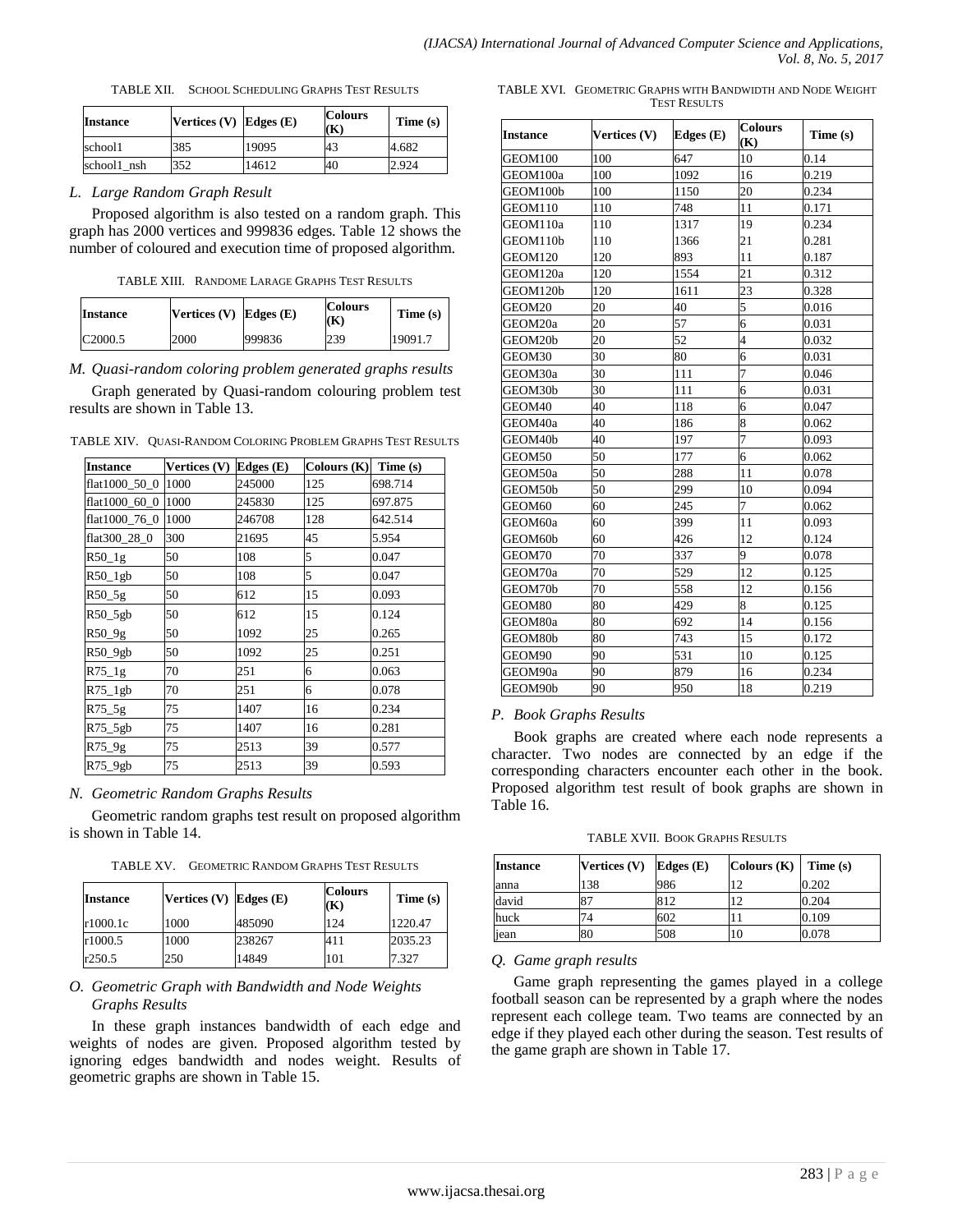| TABLE XVIII. | <b>GAME GRAPH RESULTS</b> |
|--------------|---------------------------|
|              |                           |

| Instance | Vertices $(V)$ Edges $(E)$ |      | <b>Colours</b><br>(K) | Time(s) |
|----------|----------------------------|------|-----------------------|---------|
| games120 | 120                        | 1276 |                       | 0.281   |

#### VI. RESULT ANALYSIS

In this section certain facts are extracted from the test results of section 5. The time complexity of proposed algorithm is also compared with some well known graph colouring algorithms.

Proposed edge cover based graph colouring algorithm is tested on many large graphs. Table 18 shows graph instances with their execution time (in Seconds) and a number of colours required to colour graphs.

TABLE XIX. LARGE GRAPH INSTANCES

| <b>Instance</b>     | Vertices (V) |        | Edges $(E)$ Colours $(K)$ | Time (s)  |
|---------------------|--------------|--------|---------------------------|-----------|
| C <sub>2000.5</sub> | 2000         | 999836 | 239                       | 19091.7   |
| qg.order100         | 10000        | 990000 | 128                       | 20540.531 |
| DSJC1000.9          | 1000         | 449449 | 307                       | 4025.27   |
| latin_square_10     | 900          | 307350 | 152                       | 1095.714  |
| wap03a              | 4730         | 286722 | 86                        | 1100.153  |
| wap04a              | 5231         | 294902 | 70                        | 1158.958  |
| DSJC1000.5          | 1000         | 249826 | 127                       | 684.343   |
| qg.order60          | 3600         | 212400 | 82                        | 978.151   |
| DSJC500.9           | 500          | 224874 | 168                       | 209.882   |
| wap02a              | 2464         | 111742 | 59                        | 206.283   |
| wap01a              | 2368         | 110871 | 59                        | 188.199   |
| wap08a              | 1870         | 104176 | 68                        | 150.603   |
| wap07a              | 1809         | 103368 | 65                        | 149.708   |
| <b>DSJR500.1c</b>   | 500          | 121275 | 103                       | 102.53    |
| <b>DSJR500.5</b>    | 500          | 58862  | 197                       | 98.664    |
| qg.order40          | 1600         | 62400  | 60                        | 96.171    |

Implementation results of proposed edge cover based algorithm are compared with a well-known Ant-based algorithm for colouring graphs (ABAC) [13]. Table 19 shows the comparison results of both algorithms. The table also shows the results chromatic number (K) of both algorithms.

TABLE XX. COMPARISON OF PROPOSED ALGORITHM AND ANT-BASED ALGORITHM (ABCA)

|                 | Proposed |         | <b>ABCA</b> |            |
|-----------------|----------|---------|-------------|------------|
| <b>Instance</b> | K        | Time(s) | K           | Time $(s)$ |
| 2-Insertions_3  | 4        | 0.016   | 4           | 0.02       |
| 3-Insertions_3  | 4        | 0.031   | 4           | 0.07       |
| 1-Insertions 4  | 5        | 0.063   | 5           | 0.1        |
| 4-Insertions_3  | 4        | 0.078   | 4           | 0.17       |
| mug88_25        | 4        | 0.078   | 4           | 0.16       |
| mug88_1         | 5        | 0.062   | 4           | 0.17       |
| 1-FullIns_4     | 5        | 0.14    | 5           | 0.31       |
| myciel6         | 7        | 0.188   | 7           | 0.56       |
| mug100_25       | 4        | 0.125   | 4           | 0.35       |
| $mug100_1$      | 4        | 0.078   | 4           | 0.25       |
| 4-FullIns 3     | 8        | 0.187   | 7           | 0.73       |
| miles250        | 10       | 0.18    | 8           | 0.57       |
| miles500        | 26       | 0.422   | 20          | 1.53       |
| miles750        | 39       | 0.953   | 31          | 1.95       |
| 2-Insertions_4  | 5        | 0.161   | 5           | 0.74       |
| 5-FullIns_3     | 8        | 0.188   | 8           | 1.38       |
| myciel7         | 10       | 0.422   | 8           | 2.49       |

| 1-Insertions_5 | 6  | 0.219 | 6 | 1.64  |
|----------------|----|-------|---|-------|
| 2-FullIns 4    | 6  | 0.252 | 6 | 2.03  |
| 3-Insertions 4 | 5  | 0.219 |   | 4.69  |
| 4-Insertions 4 | 5  | 0.406 |   | 12.9  |
| 2-Insertions 5 | 8  | 0.75  | 6 | 17.82 |
| 1-Insertions 6 |    | 0.953 |   | 18.6  |
| 4-FullIns 4    |    | 0.985 |   | 22.53 |
| 2-FullIns 5    | 8  | 1.484 |   | 29    |
| 5-FullIns 4    | 10 | 1.422 |   | 33.5  |
| 3-Insertions 5 |    | 1.858 | 6 | 36.68 |

Figure 2 shows the execution time of proposed and ABCA algorithm for different size of graphs. X axis is representing a number of vertices in graph and Y axis is representing execution time in seconds of the algorithm. Figure 2 is generated by the data available in Table 19. Figure 2 clearly shows that execution time of proposed algorithm is less then ABCA algorithm, especially for the large graphs.

Table 20 present the comparison of execution time (in seconds) and a chromatic number of proposed algorithm and Genetic algorithm with multipoint guided mutation algorithm (MSPGCA) [8].

Figure 3 generated from graph instances their execution time available in Table 20. It has been observed that proposed algorithm execution completed in optimum time.

In Table 21 Parallel genetic algorithm based on CUDA (PGACUDA) [13] is compared with proposed algorithm. Figure 4 shows execution time behaviour of both algorithms. By Figure 4 it is clear that for the larger graphs execution time of proposed algorithm is optimum compared to PGACUDA.



Fig. 2. Execution time comparison of proposed algorithm and ABAC algorithm

| TABLE XXI. COMPARISON OF PROPOSED AND GENETIC ALGORITHM WITH |
|--------------------------------------------------------------|
| MULTIPOINT GUIDED MUTATION ALGORITHM (MSPGCA)                |

| <b>Instance</b> | Proposed |         | <b>MSPGCA</b> |         |
|-----------------|----------|---------|---------------|---------|
|                 |          | Time(s) | K             | Time(s) |
| mug88_25        |          | 0.08    |               | 15      |
| myciel6         |          | 0.19    |               |         |
| mug100_25       |          | 0.13    |               | 18      |
| 4-FullIns 3     |          | 0.19    |               |         |
| miles750        | 39       | 0.95    | 31            | 69      |
| 2-Insertions 4  |          | 0.16    |               |         |
| 5-FullIns 3     |          | 0.19    |               |         |
| myciel7         | 10       | 0.42    |               |         |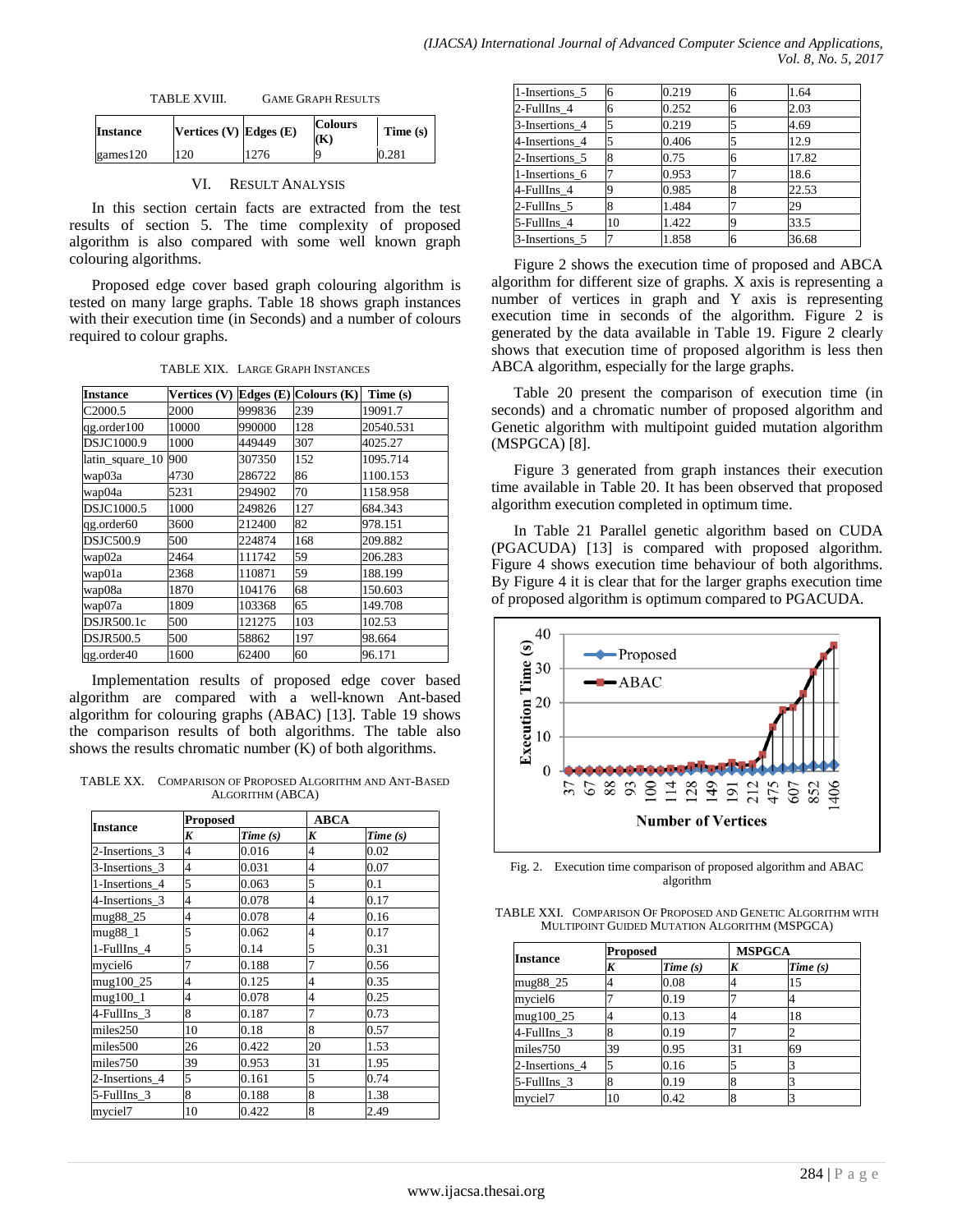|                    | 1-Insertions_5                                       | 6 | 0.22                                                    | 5 | 148  |
|--------------------|------------------------------------------------------|---|---------------------------------------------------------|---|------|
| 2-FullIns_4        |                                                      | 6 | 0.25                                                    | 6 | 96   |
|                    | 3-Insertions_4                                       | 5 | 0.22                                                    | 5 | 6    |
|                    | 4-Insertions 4                                       | 5 | 0.41                                                    | 5 | 1071 |
| 2-FullIns 5        |                                                      | 8 | 1.48                                                    | 7 | 450  |
| Execution Time (s) | 1200<br>1000<br>800<br>600<br>400<br>200<br>$\theta$ |   | -Proposed<br><b>MSPGCA</b><br><b>Number of Vertices</b> |   |      |

٦

Fig. 3. Execution time comparison of proposed algorithm and MSPGCA algorithm

| TABLE XXII. COMPARISON OF PROPOSED AND PARALLEL GENETIC |  |  |
|---------------------------------------------------------|--|--|
| ALGORITHM BASED ON CUDA (PGACUDA)                       |  |  |

| <b>Instance</b>     |                | <b>Proposed</b> |                          | <b>PGACUDA</b> |  |
|---------------------|----------------|-----------------|--------------------------|----------------|--|
|                     | K              | Time(s)         | $\overline{K}$           | Time(s)        |  |
| 2-Insertions_3      | 4              | 0.02            | $\overline{4}$           | 0.018          |  |
| 3-Insertions_3      | $\overline{4}$ | 0.03            | $\overline{4}$           | 0.043          |  |
| 1-Insertions_4      | 5              | 0.06            | 5                        | 0.029          |  |
| 4-Insertions 3      | 4              | 0.08            | $\overline{\mathcal{L}}$ | 0.013          |  |
| mug88_25            | $\overline{4}$ | 0.08            | $\overline{4}$           | 0.063          |  |
| mug88_1             | 5              | 0.06            | 4                        | 0.059          |  |
| 1-FullIns 4         | 5              | 0.14            | 5                        | 0.053          |  |
| myciel <sub>6</sub> | 7              | 0.19            | 7                        | 0.174          |  |
| mug100_25           | 4              | 0.13            | $\overline{\mathbf{4}}$  | 0.084          |  |
| $mug100_1$          | 4              | 0.08            | $\overline{\mathcal{L}}$ | 0.085          |  |
| 4-FullIns 3         | 8              | 0.19            | 7                        | 0.133          |  |
| miles250            | 10             | 0.18            | 8                        | 0.174          |  |
| miles500            | 26             | 0.42            | 20                       | 0.591          |  |
| miles750            | 39             | 0.95            | 31                       | 1.207          |  |
| 2-Insertions 4      | 5              | 0.16            | 5                        | 0.151          |  |
| 5-FullIns 3         | 8              | 0.19            | 8                        | 0.137          |  |
| myciel7             | 10             | 0.42            | 8                        | 0.496          |  |
| 1-Insertions_5      | 6              | 0.22            | 6                        | 0.365          |  |
| 2-FullIns 4         | 6              | 0.25            | 6                        | 0.313          |  |
| 3-Insertions_4      | 5              | 0.22            | 5                        | 0.316          |  |
| 4-Insertions 4      | 5              | 0.41            | 5                        | 0.947          |  |
| 2-Insertions_5      | 8              | 0.75            | 6                        | 2.225          |  |
| 1-Insertions 6      | 7              | 0.95            | 7                        | 3.495          |  |
| 4-FullIns 4         | 9              | 0.99            | 8                        | 4.948          |  |
| 2-FullIns 5         | 8              | 1.48            | 7                        | 8.475          |  |
| 5-FullIns 4         | 10             | 1.42            | 9                        | 14.925         |  |
| 3-Insertions 5      | 7              | 1.86            | 6                        | 20.419         |  |

Modified cuckoo optimisation algorithm (MCOACOL) [4] is modified algorithm of the cuckoo optimisation algorithm for graph colouring algorithm. Cuckoo optimisation well knows graph colouring algorithm based on cuckoo bard's behaviour. This paper also compared the results of MCOACOL algorithm to proposed algorithm results. Table 22 has the comparison proposed and MCOACOL algorithm. To analyse the Figure 5 it has been observed that time complexity of proposed algorithm is better than MCOACOL. The time complexity of proposed algorithm is highly expectable for the large graphs.



Fig. 4. Execution time comparison of proposed algorithm and PGACUDA algorithm

| <b>Instance</b> | <b>Proposed</b>          |         |                          | <b>MCOACOL</b> |  |
|-----------------|--------------------------|---------|--------------------------|----------------|--|
|                 | K                        | Time(s) | K                        | Time(s)        |  |
| 2-Insertions 3  | 4                        | 0.02    | 4                        | 0.4            |  |
| 3-Insertions 3  | $\overline{\mathcal{L}}$ | 0.03    | $\overline{\mathcal{L}}$ | 0.5            |  |
| 1-Insertions 4  | $\overline{5}$           | 0.06    | $\overline{5}$           | 0.5            |  |
| 4-Insertions 3  | $\overline{4}$           | 0.08    | $\overline{\mathcal{L}}$ | 0.6            |  |
| mug88_25        | $\overline{4}$           | 0.08    | $\overline{4}$           | 1.3            |  |
| $mug88_1$       | 5                        | 0.06    | 4                        | 1.1            |  |
| 1-FullIns 4     | 5                        | 0.14    | 5                        | 0.5            |  |
| myciel6         | 7                        | 0.19    | 7                        | 0.5            |  |
| mug100_25       | $\overline{4}$           | 0.13    | $\overline{\mathcal{L}}$ | 0.5            |  |
| $mug100_1$      | $\overline{4}$           | 0.08    | $\overline{\mathcal{L}}$ | 0.8            |  |
| 4-FullIns 3     | $\overline{8}$           | 0.19    | 7                        | 0.7            |  |
| miles250        | 10                       | 0.18    | 8                        | 1.1            |  |
| miles500        | 26                       | 0.42    | 20                       | 1.2            |  |
| miles750        | 39                       | 0.95    | 31                       | 1.5            |  |
| 2-Insertions_4  | 5                        | 0.16    | 5                        | 1.1            |  |
| 5-FullIns 3     | 8                        | 0.19    | 9                        | 0.5            |  |
| myciel7         | 10                       | 0.42    | 8                        | 3.8            |  |
| 1-Insertions_5  | 6                        | 0.22    | 6                        | 1.2            |  |
| 2-FullIns 4     | 6                        | 0.25    | 6                        | 1.2            |  |
| 3-Insertions 4  | $\overline{5}$           | 0.22    | 5                        | 2.1            |  |
| 4-Insertions 4  | 5                        | 0.41    | 5                        | 3.7            |  |
| 2-Insertions 5  | 8                        | 0.75    | 6                        | 6.5            |  |
| 1-Insertions 6  | 7                        | 0.95    | 7                        | 8.1            |  |
| 4-FullIns 4     | 9                        | 0.99    | 8                        | 7.7            |  |
| 2-FullIns 5     | 8                        | 1.48    | 7                        | 10.7           |  |
| 5-FullIns 4     | 10                       | 1.42    | 9                        | 28             |  |
| 3-Insertions 5  | 7                        | 1.86    | 6                        | 45             |  |

| TABLE XXIII. | COMPARISON OF PROPOSED AND MODIFIED CUCKOO |
|--------------|--------------------------------------------|
|              | <b>OPPTIMIXATION ALGORITHM (MCOACOL)</b>   |